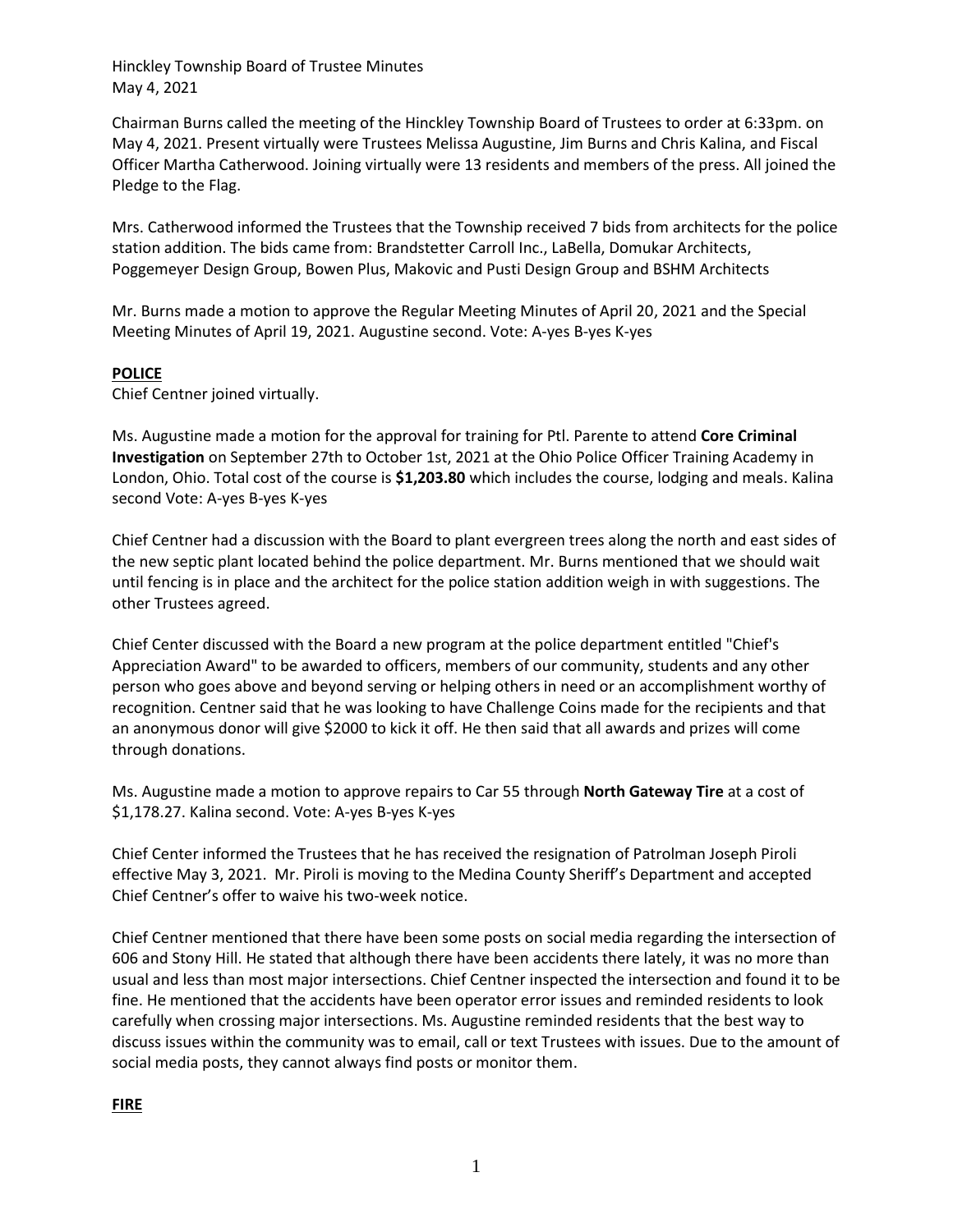Chief Grossenbaugh joined virtually.

Ms. Augustine made a motion for appropriations for emergency water heater repairs through **Western Reserve Plumbin**g at a cost of **\$420.00**. Kalina second Vote: A-yes B-yes K-yes

Ms. Augustina made a motion for appropriations to move the radio base station to the Watch Office and to add a second APX control head to Engine-31 through **North Coast Two-Way Radio** at a cost of **\$516.00**. Kalina second Vote: A-yes B-yes K-yes

Ms. Augustine made a motion for appropriations to purchase (3) MICH-LE helmets, (6) 6x8 Speed Plates, (3) EMT pouches and (3) Plate Carriers with Level IV plates from **Pro-Tech** at a cost of **\$3,144.00**. Kalina second Vote: A-yes B-yes K-yes

Chief Grossenbaugh stated that these items are becoming the standard for Fire Departments in the case of active shooter situations.

Ms. Augustine made a motion for appropriations for Hydrotesting of the SCBA tanks from **Warren Fire Equipment** at a cost of **\$299.25**. Kalina second Vote: A-yes B-yes K-yes

Ms. Augustine made a motion to accept the payment of \$**2,645.00** from the sale of the Kenwood Portable Radios (Lot 1) through **GovDeals**. Kalina second Vote: A-yes B-yes K-yes

Chief Grossenbaugh discussed with the Trustees the subject of employee turnover. He stated that the northeast Ohio region fire service is flush with jobs and not many applicants. In addition, many full-time stations do not allow their members to work part-time jobs. The Fire Department has had several members take full-time jobs at other stations which prevents them from remaining at Hinckley.

Ms. Augustine made a motion to accept the resignation of Chris Milne effective immediately. Kalina second Vote: A-yes B-yes K-yes

Ms. Augustine made a motion to hire Jared Solomon and Jessica Roberts at a rate of \$14.35 per hour and a probationary period of one-year, effective May 4, 2021. Kalina second Vote: A-yes B-yes K-yes

Chief Grossenbaugh mentioned that the Fireman's Association UTV committee met recently and made a preliminary choice on a new UTV. The committee will meet with the Association on May 5 to vote and approve the purchase. There will be a 60-90 day wait for delivery.

# **SERVICE**

Mike Behary joined virtually.

Mr. Behary stated that the Township is having serious issues with contractors at the Trails at Redwood Falls. He mentioned that equipment was cracking and chipping the cement in the roads and that the level of damage from contractors is higher than what the county normally sees. He is concerned that proposed cosmetic repairs may not fix the issues long term if there are larger issues that we cannot see. Cement roads should last 30 - 40 years and he is concerned it may not last that long now. Discussion ensued on what to tell the developer is the appropriate fix and on limiting access areas. Mr. Burns said that we should ask the contractors to fix the road by replacing the pads. The other Trustees concurred.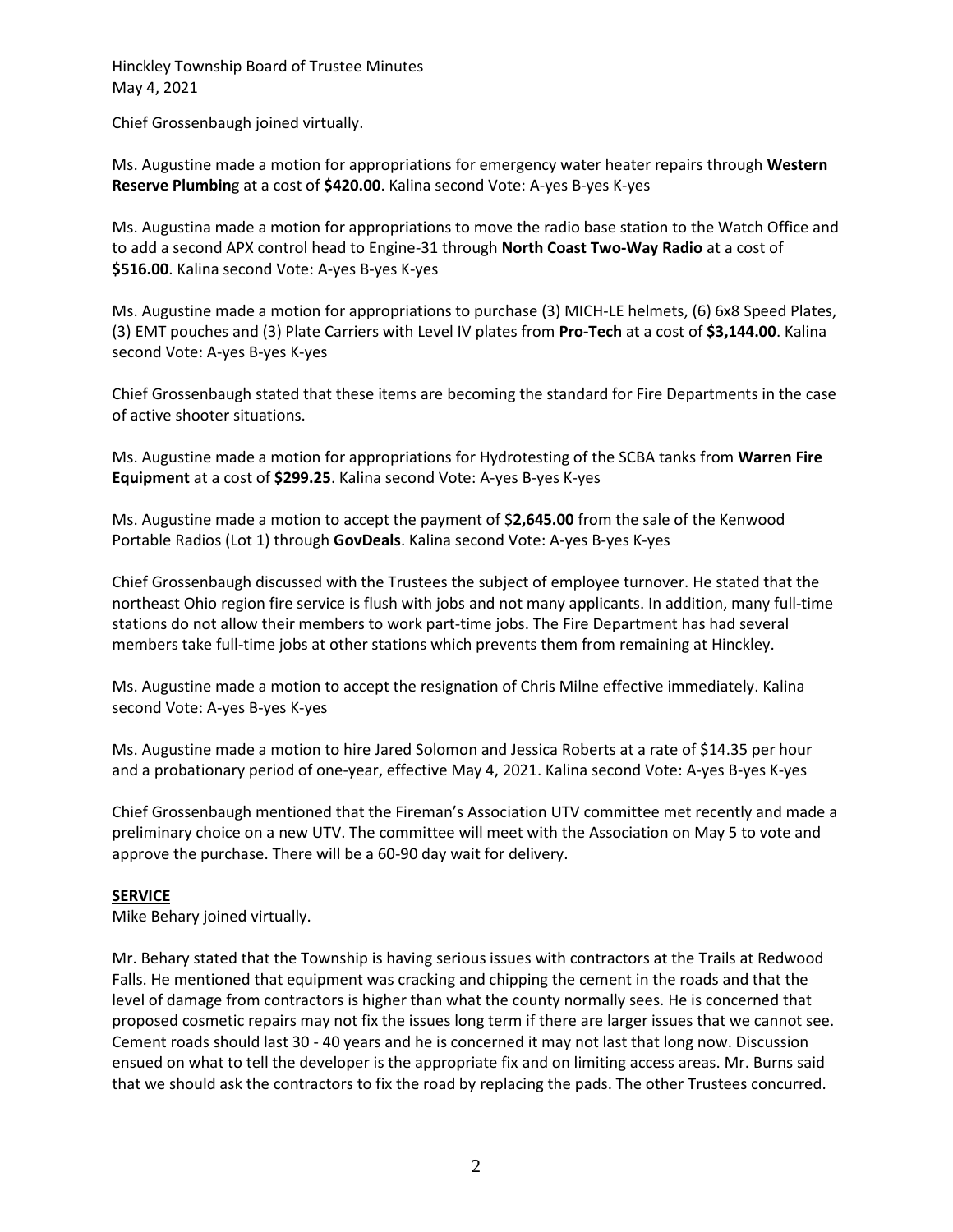Mr. Behary began a discussion of the property line fence at Kobak ball field. Currently, the cost for wood fencing is incredibly high and a quote to fix the fence came back at \$30,000. Mr. Burns stated that the department would need to consider alternatives. It was agreed that a split rail fence will not prevent children from accessing the adjacent industrial park and that a solid fence was needed. Mr. Behary will research this issue further and bring his findings back to the Trustees.

Mr. Behary presented the Trustees with two quotations for a used bucket truck. He explained that the truck would be used for tree maintenance within Township right-of-ways. He added that the truck would quickly pay for itself by alleviating the need to hire outside contractors and/or renting a bucket truck for these projects. After a brief discussion all three Trustees agreed that this purchase would be beneficial.

Mr. Burns made a motion to approve **Resolution #050421-01** to purchase a 2000 TECO (MTI) bucket truck (Model # V6A-651P-4TFE2) from **Sunrise Equipment** for an amount not to exceed **\$37,000.00** pending a satisfactory performance evaluation by Mr. Praisler of the Township Service Department. Augustine second. Vote: A-yes B-yes K-yes

## **ZONING**

Mr. Kalina presented the 2020 Zoning Department Annual Report. The Township collected \$52, 620.00 in fees and permits in 2020. In addition, total zoning permits for 2020 and total home built were the highest in almost 20 years.

Mr. Kalina discussed the Zoning Commission's Special Meeting on April 22, 2021. He informed the Trustees that the meeting lasted over 2 hours, but they got a lot done in that time, including discussing service station definitions and conservation development setbacks.

Mr. Kalina attended the concept plan meeting for the proposed Kabala Farms Subdivision with Medina County Planning Services. During the meeting the Medina County Health Department informed the Township that 80-90% of the lots for the proposed development along the southern border would not be buildable due to septic system and topography issues. The development will have to have additional investigating into the matter.

Mr. Kalina made a motion to allow Ms. Peterlin to attend the **Ohio Township Association training webinars** on May 18 and May 20 for a total cost of **\$40.** Topics include conducting meeting and legal and ethical requirements for website and advertising. Augustine second Vote: A-yes B-yes K-yes

## **TRUSTEES**

Mr. Kalina brought up the Jani-King cleaning schedule to address opening up the town hall for rentals again. He informed the Trustees that the Township may be able to save money if they moved the cleaning to Monday morning instead of the weekend after the rooms were used. By moving the cleaning date to Monday, the Township may not have to raise the price of room rental due to additional cleanings. Ms. Augustine spoke to the Medina County Health Department and supported opening the town hall for normal use on June 1. Mr. Kalina motioned to amend the **Jani-King** agreement to clean once a week. Augustine second. Vote: A-yes B-yes K-yes

Ms. Augustine gave a recap of her Trustee Tea held on April 24. The main discussion was about opening meetings to the public in person again. Trustee Burns mentioned he would like to wait until June 1 in anticipation that the State of Ohio mandates will be lifted and, then determine a cleaning schedule. Mr.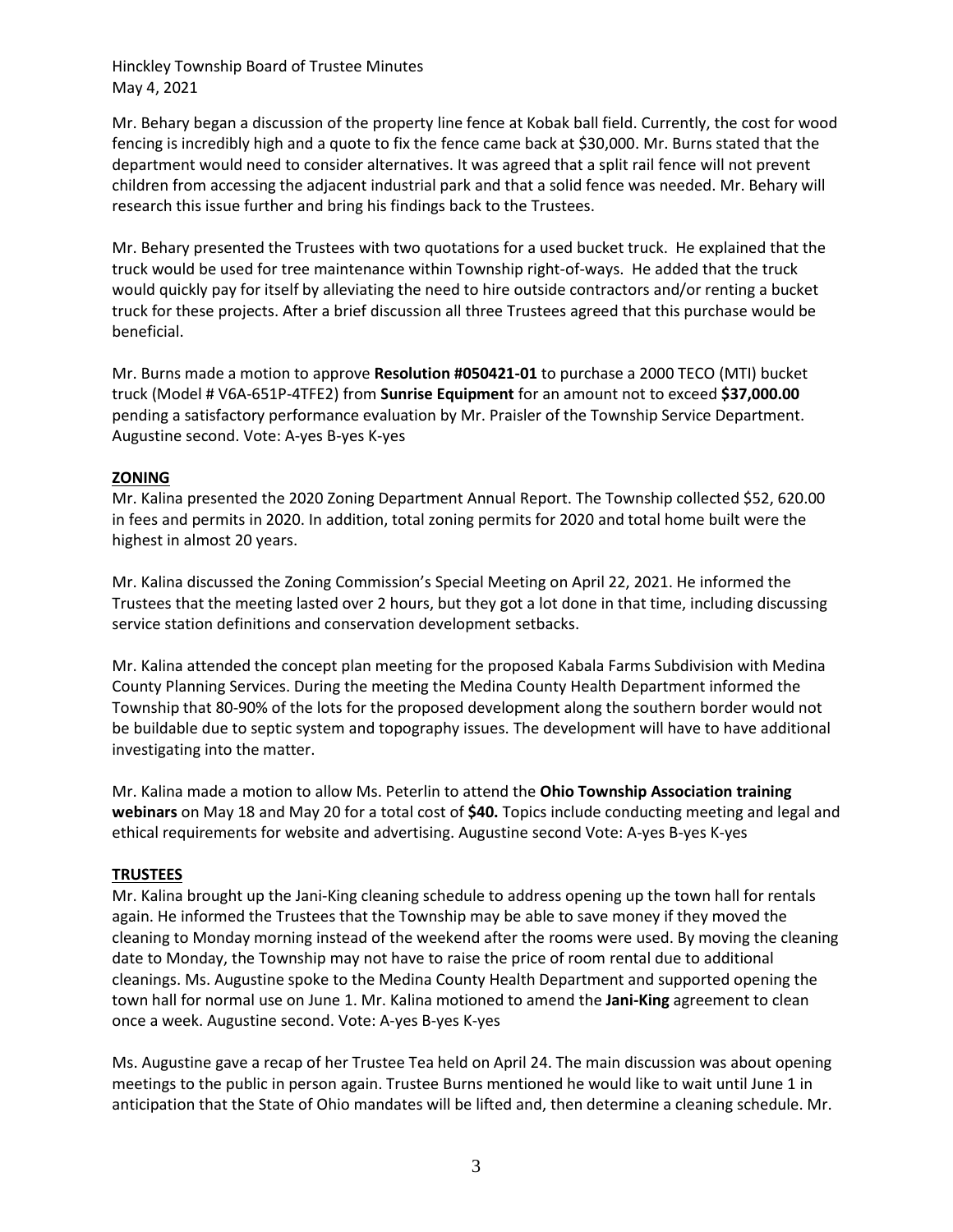Kalina asked about offering a hybrid meeting option in order to allow more residents to access the meetings. The Trustees agreed that once the new mandates are released, this topic will be revisited.

Mr. Kalina made a motion to approve the purchase of a docking station, NetGear 5-port switch and installation through Light House Solutions for the zoning department at a cost of \$403.00. Augustine second. Vote: A-yes B-yes K-yes

Ms. Augustine also discussed opening up regular hours for the Township Administration building and rentals on June 1. She added that the Medina County Health Department have already provided guidance for the Township to do so safely and is encouraging the same. Mr. Burns discussed opening for the parade and stated he supports continuing to follow State guidance until modifications are made by the Governor.

Ms. Augustine made changes to the Telework Policy based on feedback from the other Trustees and will forward the draft to the Medina County Prosecutors Office for review and comment.

Ms. Augustine made a motion for appropriations for Hinckley Township Memorial Day Parade on May 31, not to exceed \$100.00 for a proper public purpose. Kalina second. Vote: A-yes B-yes K-yes

Ms. Augustine gave an update on Kimble. She has sent a series of questions to them. three weeks ago, and is still waiting for a response. She also asked residents to please bag garbage (not recycling) to limit the amount of loose garbage on windy days throughout the township.

Ms. Augustine made a motion to move to executive session at the end of the meeting regarding Police compensation. Burns second. Vote: A-yes B-yes K-yes

Mr. Burns discussed the RAH / Township Agreement for the use of Youth and Kobak Ball Fields. He stated that he would like to add language that stated a portion of the profits from third party ball tournament fees must be used on the upkeep of the parks. He also discussed the lights out policy of 11pm. He stated that some games start at 9pm and may go late. The consensus was that occasionally lights can stay on later based on the game schedule. Mr. Burns will forward the draft agreement to the Medina County Prosecutors Office for review and comment.

Mr. Burns gave a Septic Tank Update and told the board that it is on schedule and going according to plan.

Mr. Burns has volunteered to represent Hinckley Township on the Integrating Committee for District 9.

Mr. Burns gave an update on East Wall of Old Fire Station proposals. He informed the Trustees that three contractors attended the site visit, based on a question by one of the contractors the architects decided that they will add a second amendment to the bid specifications regarding electricity.

Ms. Augustine stated that she felt that there was a need to advertise the project more broadly through the *Gazette* rather than relying solely on the Township marquee and website. Mr. Kalina agreed. Discussion ensued regarding advertising in the Gazette and extending the deadline to submit. Mr. Burns stated that he needs to amend his original Resolution to clarify that bids should be submitted by noon on May 13, 2021 in accordance with the bid specifications (submission to architect, Trustee Burns and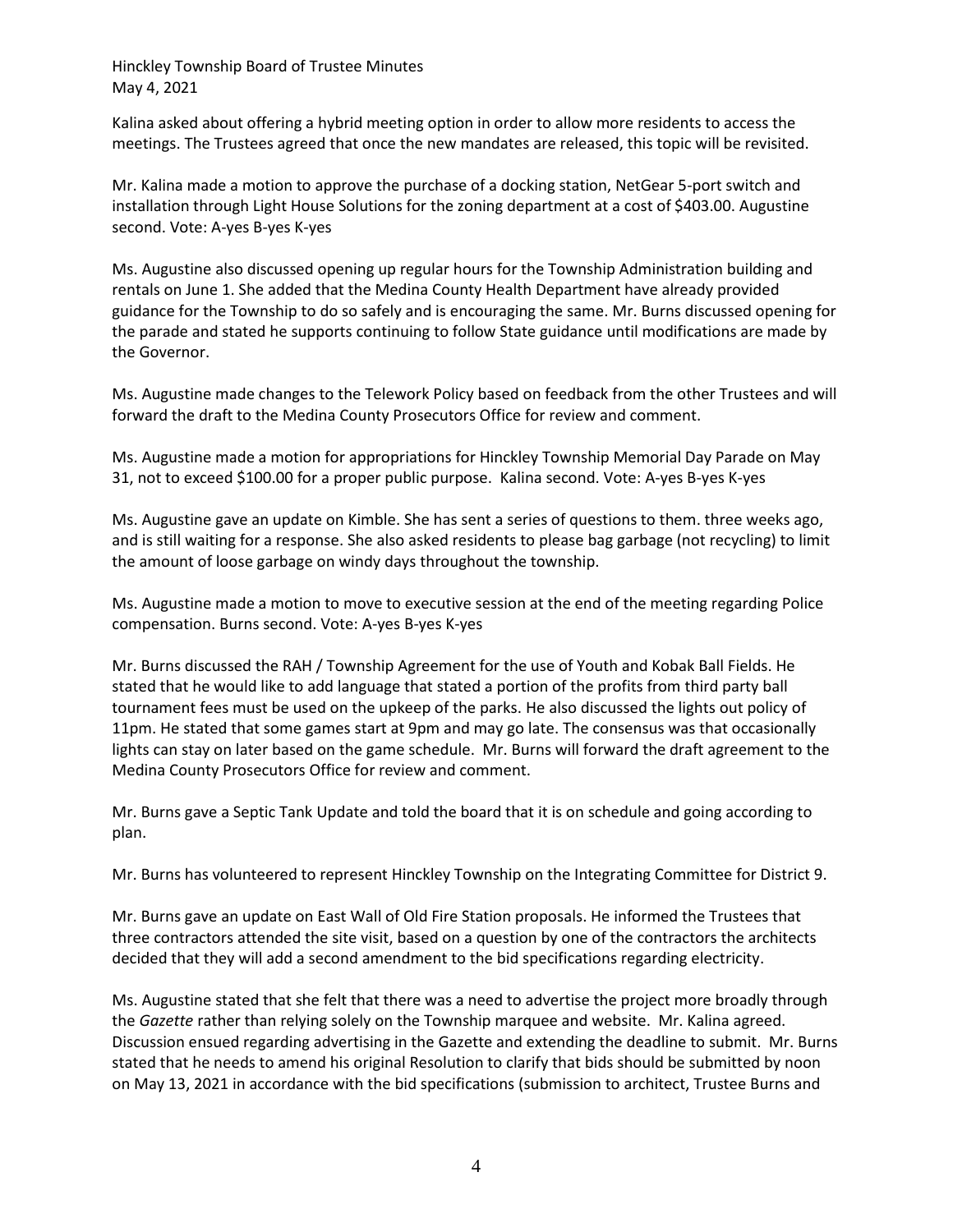Fiscal Officer Catherwood) rather than the Resolution language which stated all bids must be submitted to the architect by noon on May 13 2021.

Mr. Burns motioned to and adopt **Resolution #050421-02**, amending **Resolution #042021-01,** to indicate that the fire station west wall complete bid packages be submitted to the architects, Makovich and Pusti, Trustee Burns and Fiscal Officer Catherwood no later than noon on May 20, 2021 and that the complete bid package be advertised in the Medina County *Gazette* on May 7, 2021. Kalina second. Vote: A-yes B-yes K-yes

Mr. Burns informed the Trustees that the grant was approved by the Ohio Department of Resources for LED lights at Kobak ball field. Prosecutors now have documents for finalization and approval.

Mr. Burns made a motion to amend the minutes from March 21 minutes to read March 19. Kalina second Vote: A-yes B-yes K-yes

## **FISCAL OFFICER**

Mrs. Catherwood stated the fund status is \$6,140,518.82.

## **PUBLIC COMMENT**

350 Hinckley agrees it might be best to hold off planting a landscaping screen of the new septic tanks and allow input from the architects designing the Police Station addition. The station expansion will include a Landscape Plan of the township property surrounding the station and can make suggestions for native species to control the visual and sound issues.

Native species are adapted to this latitude and climate and should require low maintenance and the least amount of care. Planting native species will protect the watershed while minimizing the amount of turf grass lawn.

Mr. Burns motioned to approve payroll and bills in the amount of \$58,030.84, Augustine second Vote: Ayes B-yes K-yes

Trustees adjourned to executive session at 8:36 p.m..

Mr. Burns motioned to adjourn the Executive Session at 8:43 p.m. Kalina second. Vote: A-yes B-yes K-yes

Mr. Burns made a motion to reconvene Board of Trustee meeting at 8:44 p.m. Augustine second. Vote: A-yes B-yes K-yes

Ms. Augustine made a motion to accept the resignation of Patrolman Piroli. Burns second. Vote: A-yes Byes K-yes

Mr. Burns made a motion to adjourn the Regular Meeting at 8:45 p.m. Augustine second. Vote: A-yes Byes K-yes

## **The Board reviewed and signed purchase orders, the April Bank Reconciliation and bills.**

The minutes of the meeting were approved by: